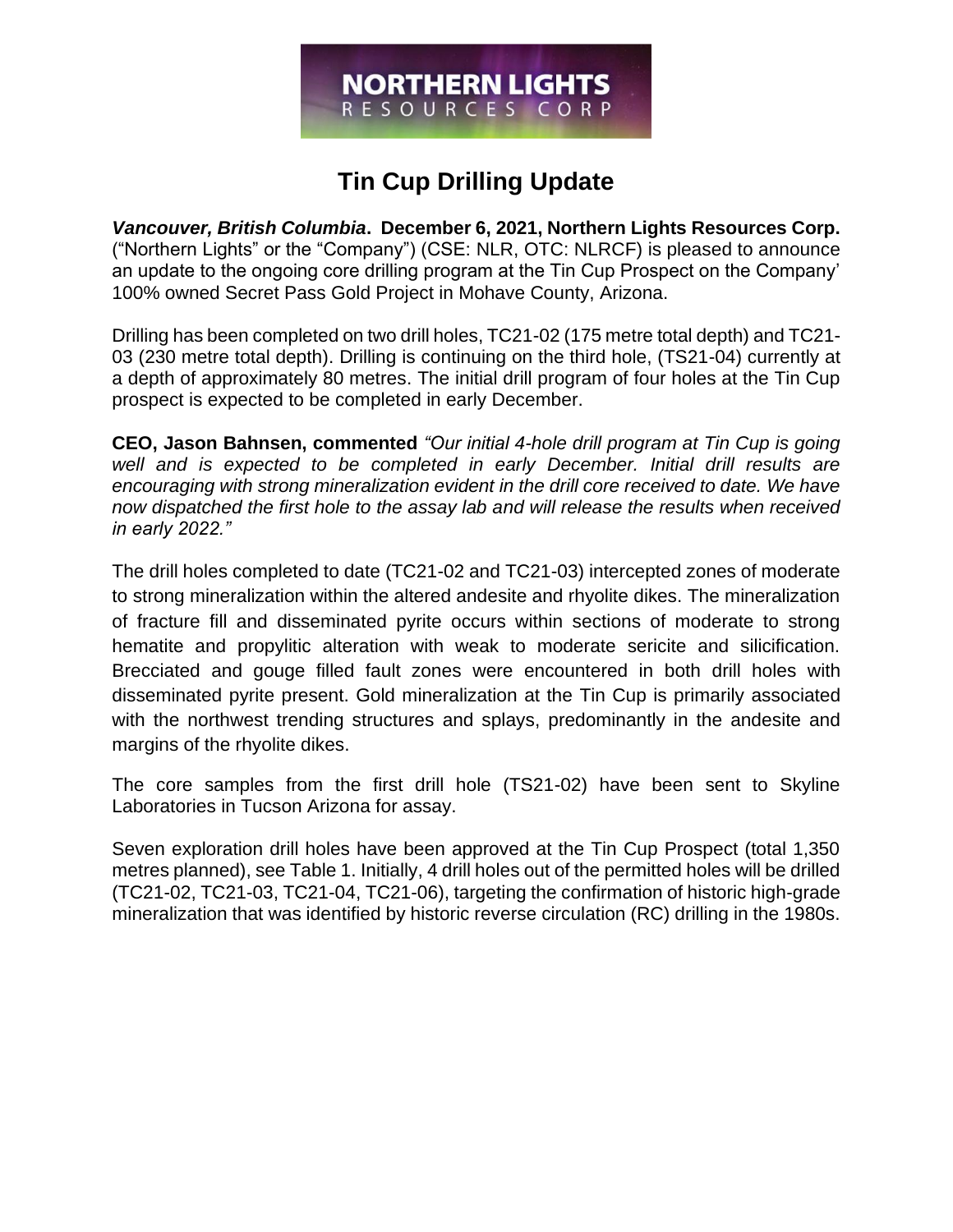| Hole No. | Location | Azimuth (°) | Dip $(°)$ | Length (m) |
|----------|----------|-------------|-----------|------------|
| TC21-02  | Tin Cup  | 220         | $-45$     | 175        |
| TC21-03  | Tin Cup  | 220         | $-55$     | 225        |
| TC21-04  | Tin Cup  | 310         | $-50$     | 250        |
| TC21-05  | Tin Cup  | 220         | $-65$     | 400        |
| TC21-06  | Tin Cup  | 040         | $-60$     | 100        |
| TC21-07  | Tin Cup  | 180         | $-45$     | 100        |
| TC21-08  | Tin Cup  |             |           | <u>100</u> |
| Total    |          |             |           | 1,350      |

**Table 1 – Planned Drill Holes at Tin Cup Prospect**

*Figure 1 – Drilling at TC21-02*

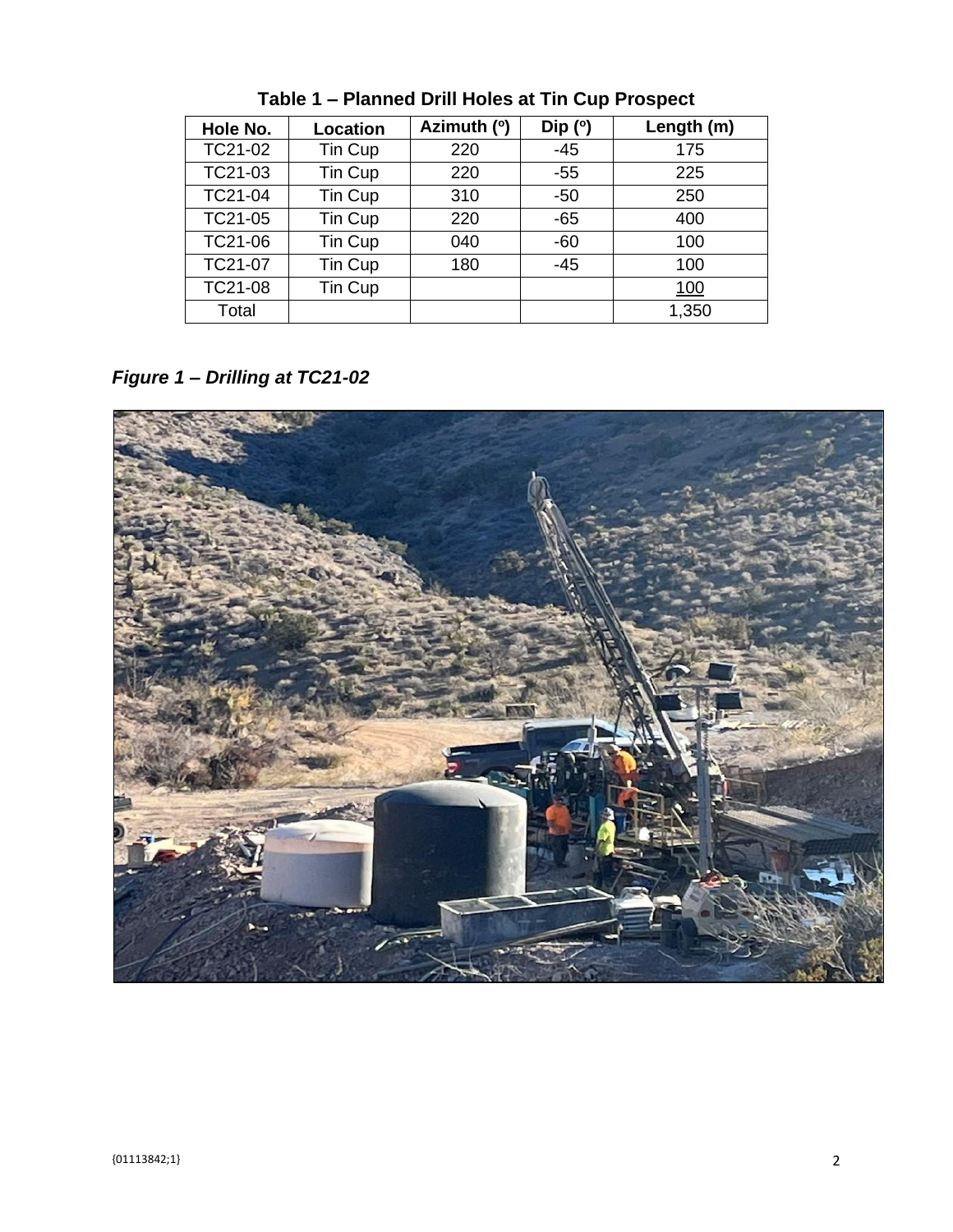# Competent Persons Statement

Information in this report relating to Exploration Results is based on information reviewed by Mr. Lee R. Beasley, a Certified Professional Geologist who is a Member of the American Institute of Professional Geologists, and a consultant to Northern Lights Resources. Mr. Beasley has sufficient experience which is relevant to the style of mineralisation and type of deposit under consideration and to the activity which he is undertaking to qualify as a Qualified Person for the purposes of NI43- 101 Standards of Disclosure for Mineral Projects. Mr. Beasley consents to the inclusion of the data in the form and context in which it appears.

For further information, please contact:

#### **Albert Timcke, Executive Chairman and President**

Email: rtimcke@northernlightsresources.com Tel: +1 604 608 6163

#### **Jason Bahnsen, Chief Executive Officer**

Email: Jason@northernlightsresources.com Tel: +1 604 608 6163

### **Shawn Balaghi, Investor Relations**

Email: [shawn@northernlightsresources.com](mailto:shawn@northernlightsresources.com) Tel: +1 604 773 0242

#### **About Northern Lights Resources Corp.**

Northern Lights Resources Corp is a growth-oriented exploration and development company that is advancing two projects: The 100% owned, Secret Pass Gold Project located in Arizona; and the Medicine Springs silver-zinc-lead Project located in Elko County Nevada where Northern Lights, in joint venture with Reyna Silver are earning 100% ownership. Northern Lights Resources is a member of the Arizona Mining Association.

Northern Lights Resources trades under the ticker of "NLR" on the CSE and "NLRCF" on the OTCQB. This and other Northern Lights Resources news releases can be viewed at [www.sedar.com](http://www.sedar.com/) and [www.northernlightsresources.com.](http://www.northernlightsresources.com/)

# **CAUTIONARY STATEMENT REGARDING FORWARD-LOOKING INFORMATION**:

This news release includes certain "forward-looking statements" under applicable Canadian securities legislation. Forward-looking statements include, but are not limited to, statements with respect to: the terms and conditions of the proposed private placement; use of funds; the business and operations of the Company after the proposed closing of the Offering. Forward-looking statements are necessarily based upon a number of estimates and assumptions that, while considered reasonable, are subject to